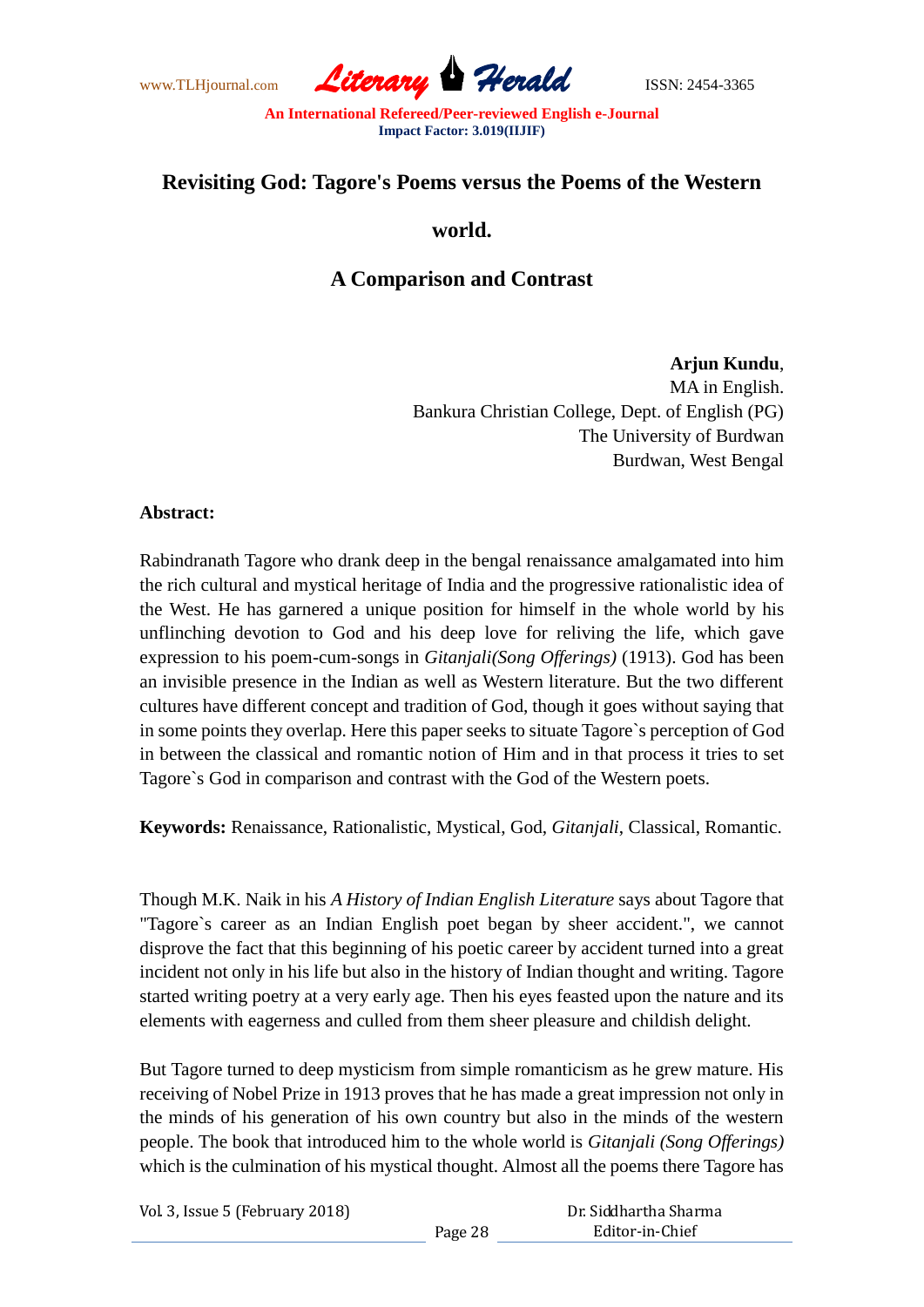www.TLHjournal.com *Literary Herald*ISSN: 2454-3365

dedicated to God. He has become a worshipper of God all along his life. But his approach towards God is somewhat different. Here this paper seeks to situate Tagore's perception of God vis-a-vis the God seen through the eyes of the western poets. He has not looked upon God as something transcendental whose existence is beyond our mortal world but someone immanent in the whole creation. We cannot deny the influence of the western poets, especially the English romantics, on Tagore`s poetry. But in his perception of God he seems a little bit different from them. He has remained aloof from way the western poets have visualized God. Western poetic tradition broadly bifurcates itself into two halves - Classicism and Romanticism. And the way these two different traditions look at God is also different. The classist writers have viewed God as something transcendental. They believe in the finite potentiality of human beings and celebrate the omnipotence of the Almighty. But renaissance humanism has brought about a sea change in human perspective. The God-centric world has been supplanted by the anthropocentric world. Human beings have come to know of their limitless possibilities. And this has paved the way for the romantic concept to thrive upon the idea that human beings are endowed with infinite potentiality. Romantics have elevated human beings to the level of God retaining a sense of faith in His supremacy. As for example, Shelley in his *Prometheus Unbound* endowed Prometheus with god-like strength to steal fire from the hearth of Zeus but ultimately he made god win over such audacity by inflicting fatal punishment to him. But Tagore has been brought up in such a culture which has fed into him the mixed knowledge of eastern mysticism and western rationalism. He has been reared up with the knowledge of *Vedas, Upanishads, the Gita, Sanskrit kavyas*, the great Indian epics as well as the western philosophy and literature. The blend of these things has greatly impinged on his sensibility and modified his sense of understanding the Ultimate, the Absolute. And mixed with this approach is his naive empiricism. Tagore has neither glorified or lamented the state of infinitesimality of human existence like the classicist nor has he given any credence to the belief of the extreme potentiality of human beings even to challenge that of the god like the romantics. Rather he has taken a middle way in his approach to God. Whereas the western poets have either turned God into a supernatural being or metamophosed human beings into God, Tagore has humanized him. He has turned God into a human being like him and still has maintained a sense of humility before His altar. One great classical writer Dante in his *Divine Comedy* allegorically charts the journey of the human soul to reach God. In this metaphorical journey only reason enables him to reach the gate of Heaven. And finally to reach it he needs something more, namely, faith and love to accompany him. But in Tagore's case it is intuition which enables him to reach the Ultimate. In the western culture people living in brick and mortar could not discover a proper way to the knowledge of the Ultimate. They have known Him through the external world of forms and the faculty of reason. But Tagore's perception of the existence of the mundane world has given rise to his experience of the existence of god in the living and non-living things around and beyond him. The religious poets like Milton and G.M Hopkins have a notion of god who is transcendental, and has a

Vol. 3, Issue 5 (February 2018)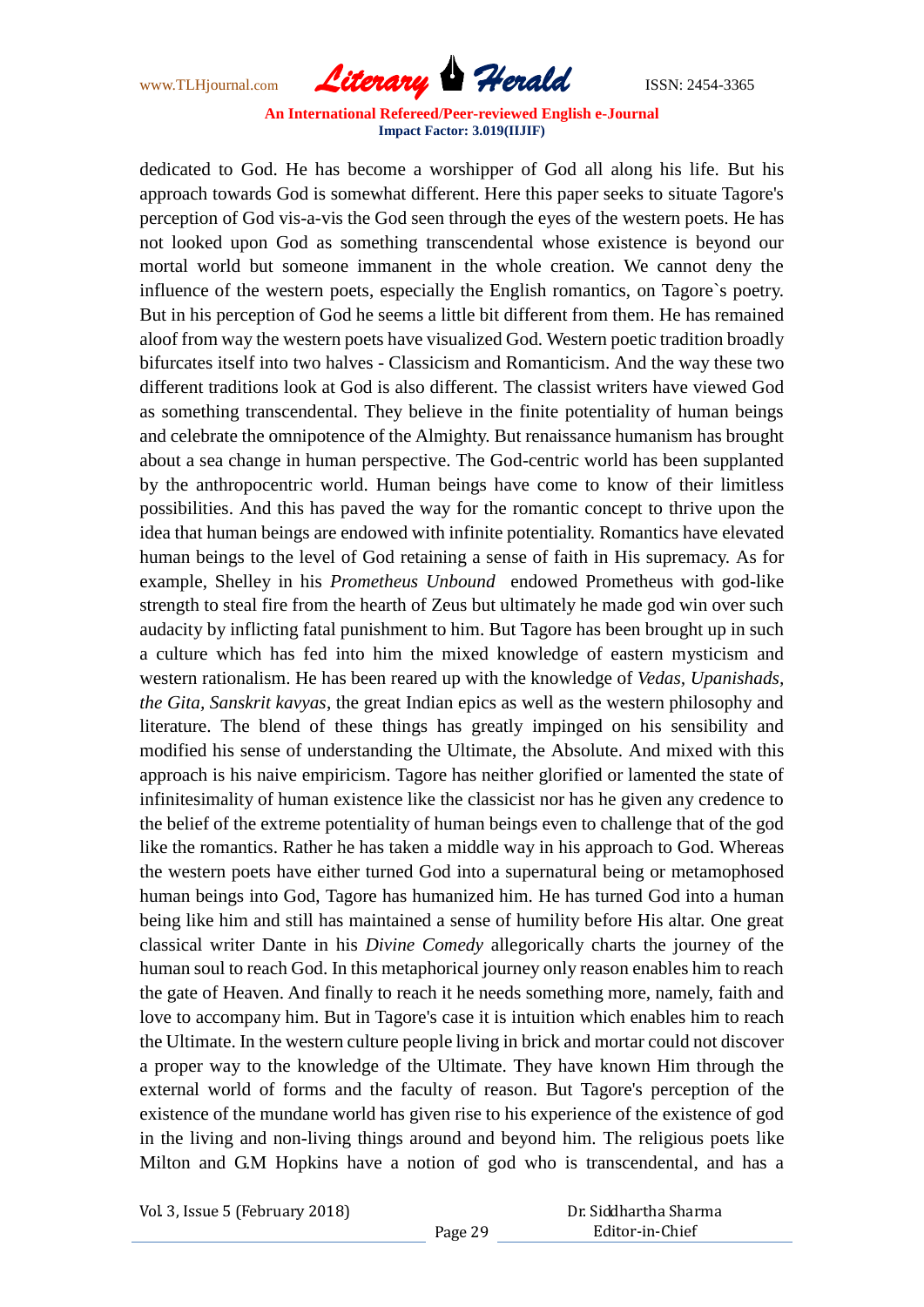www.TLHjournal.com *Literary Herald*ISSN: 2454-3365

metaphysical existence. And this has distanced them from the absolute rather than bringing them closer to Him. They have only witnessed and praised the apparent, superficial and eye-soothing beauty of the world created by god but they have missed to see an underlying uniformity in things different in forms and colors. In the poem *Pied Beauty*, G.M Hopkins says,

All things counter, original spare, strange; Whatever is fickle, freckled (who knows how?)

But in Tagore's poetry and songs addressed to god, he has endeared himself to the absolute. He has visualized and perceived him from a very close distance. God has sometimes taken the form of his friend, sometimes as his father, sometimes as his lord, sometimes as his beloved and so on and so forth. God appears in his poetry as an interlocutor who is having conversation with the poet himself. In *Gitanjali* poem no.2, he utters

> Drunk with the joy of singing I forget myself and Call thee friend who art my lord.

A great span of time has elapsed in the life of Tagore worshipping god in the form of poetry and song. He believes in the abstract notion of joy and love which are the staple elements of the creation and god manifests himself to us through his beautiful creation which gives one the ineffable utterance of love and joy that bind all of us to the whole creation. He has surrendered himself completely to god and has sung his praise in his songs. His poetry has taken the form of music which he believes to be the purest form of art and through which he can utter his words of devotion in a very modest tone.

In the western literature Christianity has a huge influence. Almost all the religious poets of the western world have in one way or the other been influenced by the great Christian scripture, the Bible. From Dante through Milton to Donne and Vaughan the trajectory to the development of and engagement with the Christian mythology is very clear. Though some other later poets like Emily Bronte and Christiana Rossetti have shown their religious tendency in a different way in the sense that they have explored a first-hand experience of god in their poems. Their perception of god has neither been colored by the Christian influence nor has it been tarnished by the counter-biblical notion in the epoch-making book *On the Origin of Species* (1859) by Charles Darwin. Emily Bronte writes in her poem, *No Coward soul is Mine*

Thou-Thou art Being and Breadth, And what Thou art may Never be destroyed.

Still their imagery and symbols are drawn from the Christian mythology. In Christianity

Vol. 3, Issue 5 (February 2018)

Dr. Siddhartha Sharma Editor-in-Chief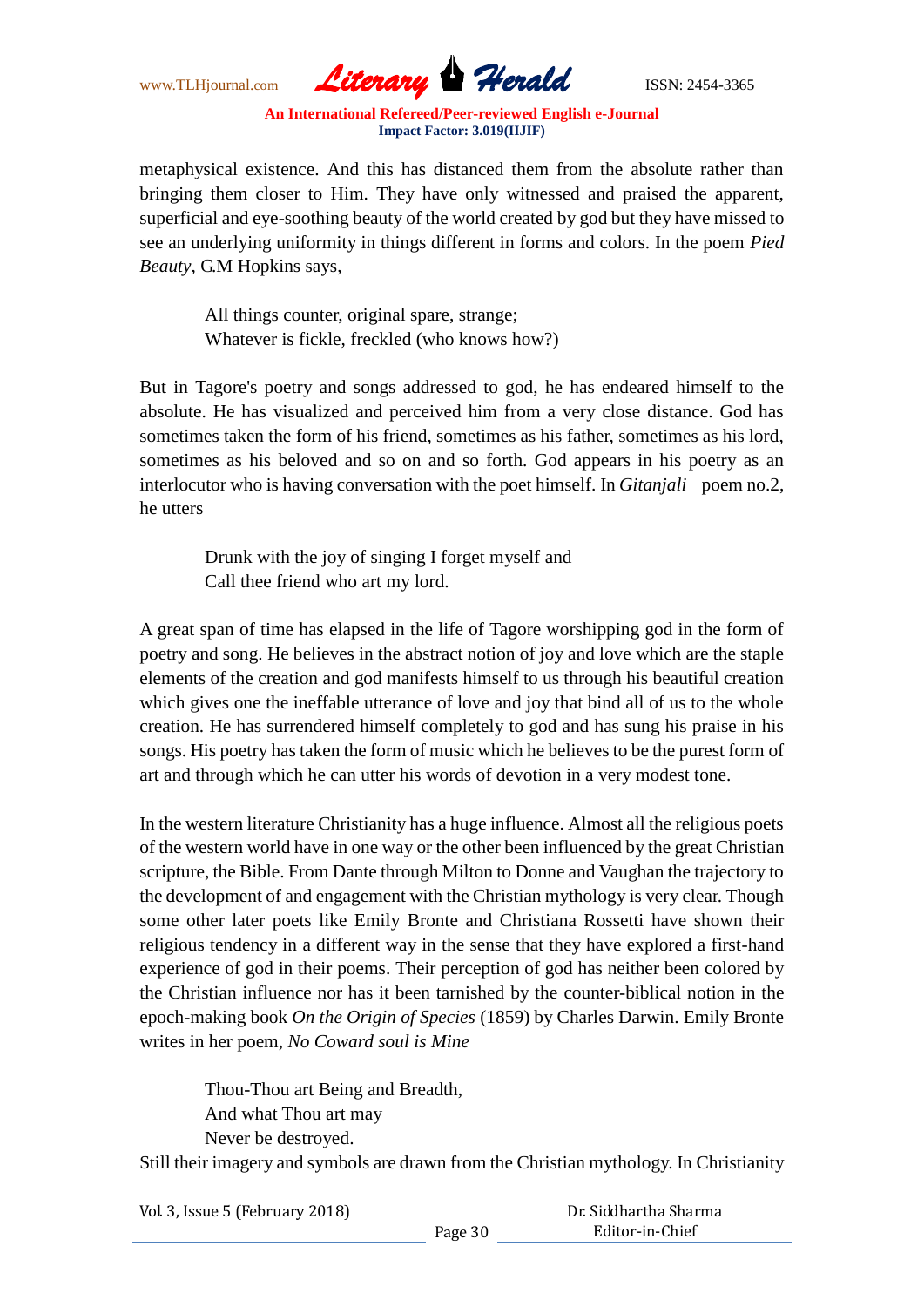www.TLHjournal.com *Literary Herald*ISSN: 2454-3365

especially in the New Testament book Jesus Christ has been conceived of as the incarnation of the god himself. But turning a human being into god is a far cry different from turning god into human being. In the western world as people being separated from the actual world of the senses by the walls, a mark of their progressive civilization, did not find a way of direct communion with the absolute. And as a result they have deified human beings into god discerning a great deal of potentiality in them. But in our ancient Indian culture people lived in close communion with the nature in a harmonious way which made them experience god from a very narrow gap. Their experience of such transcendental figure in the mundane, ordinary world has informed the ancient Indian texts like Vedas, Upanishads etc. and which has had a profound influence in molding Tagore's sensibility and refining his experience of god. In the western world religion and the invocation of god have been necessitated to impart the sense of morality. But Tagore has experienced god for the sake of experience, he has known 'the man in Himself' and not someone whose construction has been required for the maintenance of the civilization by an uncalled-for, insincere devotion towards Him, which does not well out of one's heart spontaneously and therefore he has brought him down to this mundane world. He has found god in the quintessence of dust, in the natural world, in the world of forms and above all in the heart of man. Rather than having belief in the incarnation of God he has de-incarnated him and anthropomorphized him with whom he can hold forth, before whom he can bow, to whom he can sing his songs of praise with utter humility stripping himself of any show of pretention, arrogance, pride and embellishments. As he again writes

My song has put off her adornments. She has no pride of dress and decoration. (Gitanjali, poem 7)

Tagore`s sense of god smacks of his love and affection for the ultimate. His understanding of the absolute is shaped by his sense of duty, responsibility and love towards human beings, which is again derived from his lived experience of the world of mundane reality. He vigorously asserts that the truth and beauty, though they may exist for their own sake, are not independent entities. While poet Keats in his poetry invoked death frequently amidst sufferings, which becomes manifestly expressed in the following lines from his *Ode to The Nightingale*

> I have been half in love with easeful Death. Call`d him soft names in many a mused rhyme.

but Tagore who has seen the death of his near and dear ones from a very close quarter has not refused to live ever. He has looked upon llife and death in the same way. 'And because I love this life, I know I shall love death as well' (qtd in Yeats' introduction to *Gitanjali* ) He looked upon god as his companion, he has always sought his company,

Vol. 3, Issue 5 (February 2018)

Dr. Siddhartha Sharma Editor-in-Chief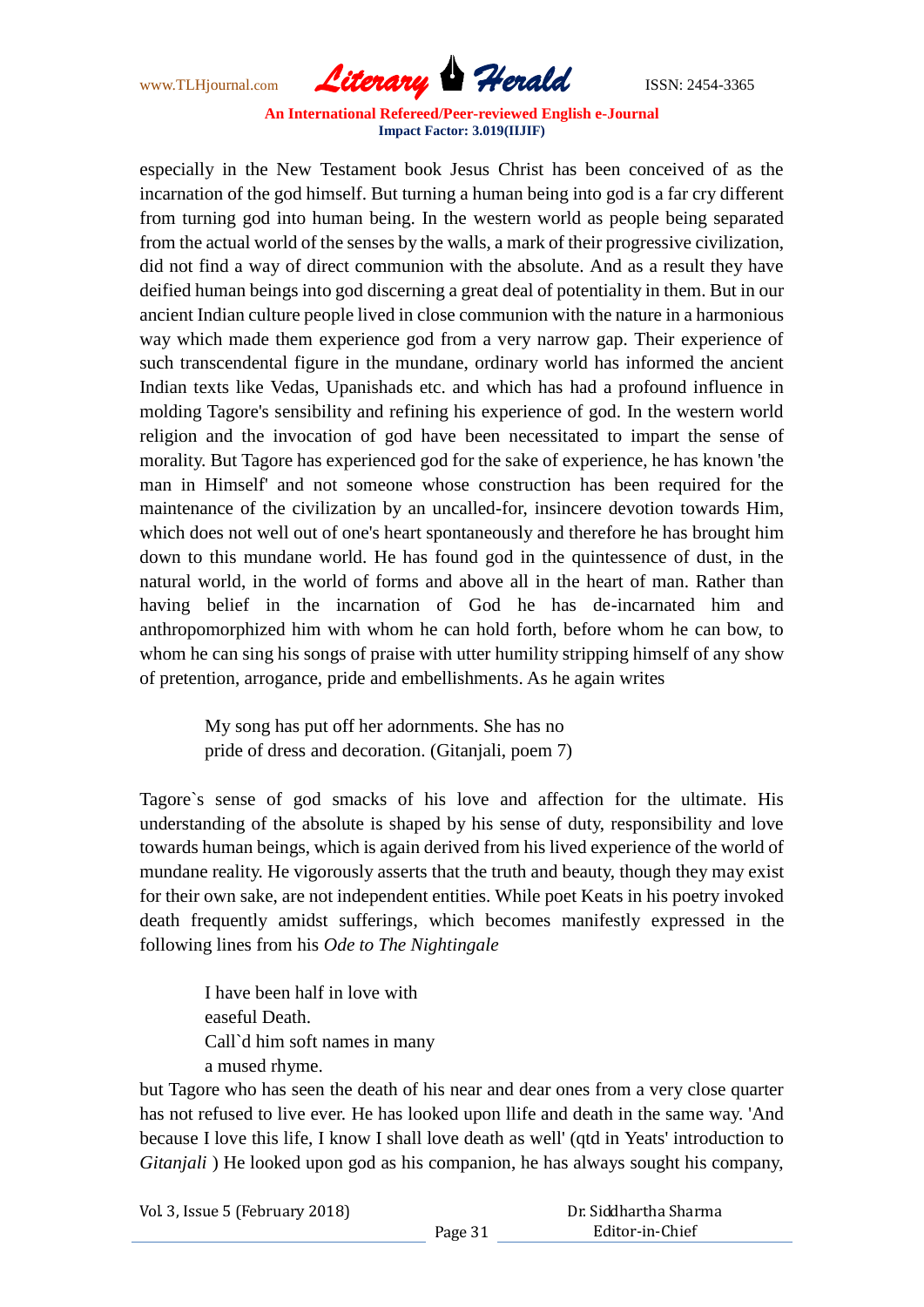www.TLHjournal.com *Literary Herald*ISSN: 2454-3365

has formed camaraderie with him, which gives him sustenance and means to live his life to the fullest. His idea of living life as God's plenty and his notion of death as the continuation of another life has impressed upon one great war poet so much so that a line from his poetry gets imprinted in the mind of the latter.

'When I go from here let this be my parting word, that what I have seen is unsurpassable' lines which were reportedly quoted by Wilfred Owen to his mother upon going to the War. (Kripalani 279).

Wordsworth, one of the great romantics, whose pantheistic view has pervaded most of his poems has celebrated god in the forms of nature. Pantheism which is the belief that God is all things has a connotation of atheism in it. Coleridge explains this in a letter to Dr. Priestley: "How is it that Dr. Priestley is not an atheist? - He asserts in three different places, that God not only does, but is, everything.- But if God be every Thing, every Thing is God-: which is all the Atheists assert." (Ulmer 11). This pantheistic idea may have been what led Coleridge to call Wordsworth "Semi-atheist." (Ulmer 9). Wordsworth even presents nature as a means towards god in his *Essay Supplementary to the Preface of 1815*. Even his attraction to the "natural world" is a "fascination that inspires not merely use of natural imagery but delight in the natural world as a way towards God" (Countryman 49). Whereas Wordsworth turns to nature for inspiration and solace when 'fever of the world' hangs upon 'the beatings of [his] heart' and when plagued by living amidst the hustle and bustle of city life, Tagore finds pleasure in his performance of duties and responsibilities in his Visva-Sangsar(world of Universe). He is not an escapist.

Deliverance is not for me in renunciation. I feel the embrace of freedom in a thousand bonds of delight. (Gitanjali, poem 7)

Again in some places Tagore's idea of god also coincides with that of Wordsworth. For example, Wordsworth`s perception of the spiritual presence in nature is akin to Tagore's perception of mystical presence in the Universe.

Tagore's idea of god as integral, inherent in the cosmos, whose presence can be felt everywhere gives rise to his notion of non-duality. He believes in the continuum of the human self and the ultimate self. Though they may apparently exist separately still they are not separate. Indian philosophy teaches him that the human self should always strive for reaching the ultimate self and then to get unified into one. He believes that if one can understand this thing one can only see joy and love in the creation and nothing else. This sense of unification has been impeded by several hurdles and obstruction in the western world. Thereby they cannot relish to the fullest the feelings of joy and love in the creation and for this lack of unity they always see things on their surface reality. They praise the beauty of God, they express wonder at the splendid creation of God but

Vol. 3, Issue 5 (February 2018)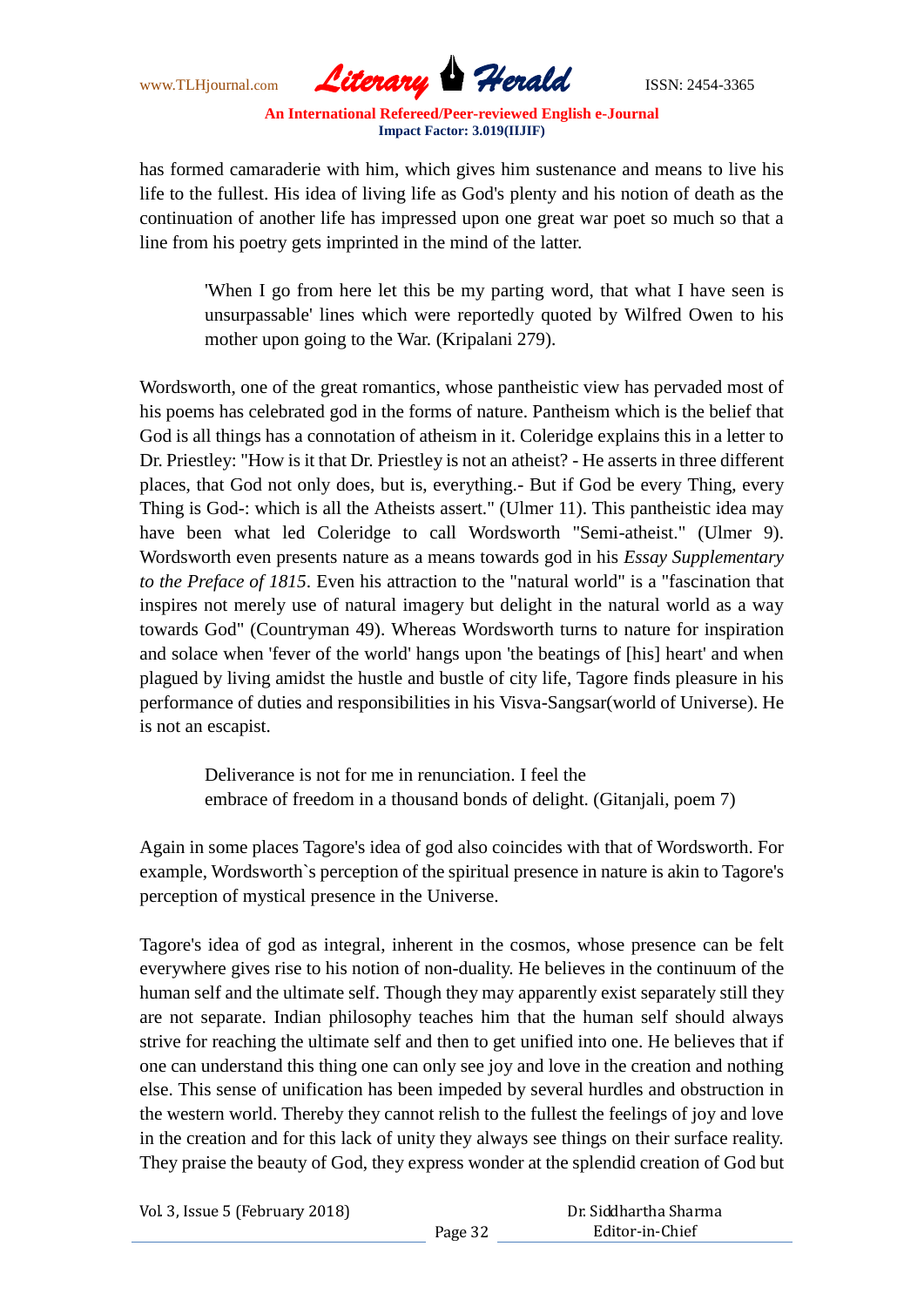www.TLHjournal.com *Literary Herald*ISSN: 2454-3365

they fail to realize that underlying the apparent differences and discords there lies absolute unity, absolute uniformity. And their incomplete understanding of the absolute stems from the lacuna in their understanding of reality. That is the reason why the western people have failed to see god as themselves, their friend, their companion, and their soul-mate.

Tagore does not believe in religion centered upon god rather his faith in god becomes his religion. His religion consists in his poetry. W.B. Yeats in his introduction to *Gitanjali* says about Tagore's religion

A tradition, where poetry and religion are the same thing, has passed through the centuries, gathering from learned and unlearned metaphor and emotion, and carried back again to the multitude the thought of the scholar and of the noble.

His religion is again not an orthodox one, rather his notion of man and god transcends every boundary and he emerges as a cosmopolitan figure who then embraces the whole world to his bosom.

> ... religion is too concrete a thing, though I have no right to speak about it. But if ever I have somehow come to realize God, or if the vision of God has ever been granted to me, I must have received the vision through this world, through men, through trees and birds and beasts, the dust and the soil. (Radhakrishnan xix)

His consciousness of god harks back to the teachings of Upanishads, the teachings of Buddha and Jesus Christ. At the basic level he finds harmony in all things, and he believes it is our differentiating mentality that creates separation in things. Some modern European philosophers maintain that the Brahma of India is a mere abstraction of all that is in the world. But this is certainly not in accordance with the pervading spirit of the Indian mind. Instead, it is the practice of realizing and affirming the presence of the infinite in all things which has been its constant inspiration. Herein lies his difference in philosophy of God from the philosophy of the Ultimate propounded by the western philosophers. His god-consciousness which is all-consciousness in space or the world of extension and all-consciousness in soul or the world of intension is what he has stressed upon in his poems and songs. His sense of god which is all-pervading, which pervades the human consciousness as well as the consciousness of the world is all that has made him portray god in the human form.

His god-consciousness and devotion to Him not only inhabit his poems and songs but also his prose works especially in the form of lectures delivered at Harvard University, Oxford University and Andhra University are redolent of his notion of God, Man and

| Vol. 3, Issue 5 (February 2018) |         | Dr. Siddhartha Sharma |  |
|---------------------------------|---------|-----------------------|--|
|                                 | Page 33 | Editor-in-Chief       |  |